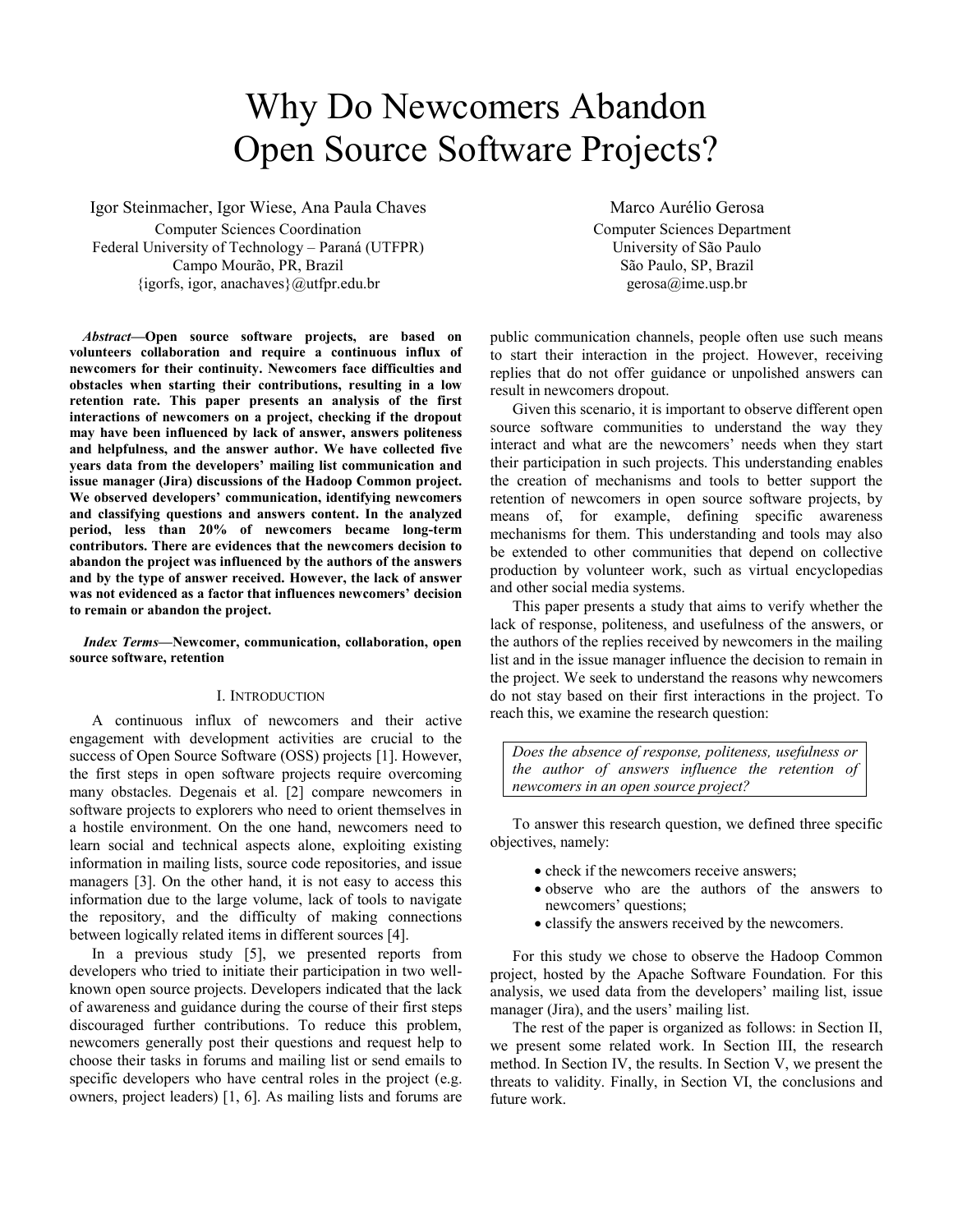## II. RELATED WORK

Many studies in the literature deal with newcomers joining process in collective production communities, including studies on Wikipedia [7, 8, 9] and on open software projects [5, 6, 10, 11, 12, 13]. Degenais et al. [2] and Begel and Simon [14] also present studies regarding newcomers joining process in software projects, but their focus is in proprietary software.

Studying newcomers in open source projects is important because, according to Jensen et al. [10], they are potential contributors that are vital to projects growth and survival. This paper is aligned to the problem addressed by other previously published works, studying the initial steps and the difficulties faced by newcomers in open source software projects [6, 10].

Von Krogh et al. [6] conducted a study on the project FreeNet, using interviews with developers, analysis of emails, source code repository, and project documents. The authors proposed a joining script for developers who want to take part in the project. One of their contributions indicates that newcomers often lurk the project before starting their participation, and then start interacting. Although they studied the joining process in an open source software project, they did not analyze the reasons why newcomers leave, checking only the behavior of those who became project developers.

Nakakoji et al. [15] studied four open source software projects to analyze the evolution of these communities. They presented eight possible roles for the members of an OSS project and structured them into a model composed of concentric layers, like the layers of an onion. This structure was later called the onion patch, and other authors conducted studies based on this model [10, 16, 17]. According to this model, newcomers usually start by outer layers and go toward the center. Although these papers deal with the joining and evolution of members' participation in open source communities, none of them concerned with the reasons for newcomers leaving the community.

Some researchers worked on giving support to newcomers. Zhou and Mockus [18] and Schilling et al. [19] worked on identifying the newcomers who are more likely to remain contributing to the project in order to offer active support for them to become long-term contributors. Čubranić et al. [4] presented Hipikat, a tool that supports newcomers by building a group memory consisting of four types of artifacts: source code, email discussions, change tasks (issues), and other project documents (e.g., design documents). Users proactively request recommendation based on existent artifacts. Hipikat returns a list of source code, mails messages, and bug reports related to the queried artifact. Sarma and Wang [13] present a Tesseract extension to enable newcomers to identify bugs of interest, resources related to that bug, and visually explore the appropriate socio-technical dependencies for the bug in an interactive manner. Malheiros et al. [12] present Mentor, a tool intended to help newcomers by recommending potentially relevant source code pieces that can be used by a developer when working on an issue. Park and Jensen [1] show that visualization tools support the first steps of newcomers in an open source project, helping them to find information more quickly. Canfora et al. [11] proposed an approach aimed at

identifying and recommending mentors to newcomers of open source projects by mining data from mailing lists and source code versioning systems. They evaluated the approach using data from mailing lists and surveying some developers to understand mentoring in their projects. These articles deal with the admission and evolution of the participation of members in open source software, but they do not analyze the factors that influence the newcomers' decision to abandon the project.

Jensen et al. [10] made an analysis on four mailing lists from open source software projects in order to verify if the emails sent by newcomers are quickly answered, if gender and nationality influence the kind of answer received, and finally, if the reception is different in users lists and developers lists. Our study is close to Jensen's study in terms of goals and methodology. However, our main goal is to delve into the reasons why the newcomers drop out from the project.

# III. RESEARCH METHOD

To conduct this study, we used data from the Hadoop Common project. This project was chosen because it is a successful project, already consolidated, and has an active and well organized community. Furthermore, data from the issue manager (Jira) and mailing lists were publicly available.

We gathered data from the developers' mailing list (common-dev) and from the comments posted to the issue manager (Jira) from January 2006 to December 2010. We analyzed the emails and Jira comments separately. The following sections detail the data collection.

## *A. Collecting Data from Jira*

To collect the data from the issue manager (Jira), we built a tool to extract the data from the issues and store them in a local relational database. The extraction was performed by accessing the web page that displays the issue and varying the URL: "https://issues.apache.org/jira/browse/ $\leq$ proj\_name>  $\leq$ issue number $\geq$ . The system receives the name of the project as a parameter and varies the issue number sequentially.

The extractor parses every HTML page and collects the following information for each reported issue: description, issue reporter, assignee, creation date, closing date, priority, status, and comments (with author, date, and message). For the analysis, we considered the users that appear as reporters, assignees, or those who have commented any issue.

# *B. Collecting Data from Mailing List*

To extract data from the mailing list, first we downloaded the mbox files (storage format for email collections) for each month of the investigated period. These files contain the header and body of emails sent to the list in the corresponding month.

The information was extracted from the mbox files by analyzing message headers and body to obtain the message content, subject, message ID, sender, and thread identifier (In-Reply-To). The threads were reconstructed by checking the field in-reply-to header as well as the email subject (examining the prefixes "Re:", "Fwd:") and the header field references, to lessen the chances of losing messages related to a discussion.

Finally, the messages details were stored in a database. For the analysis, we disregarded messages sent automatically in the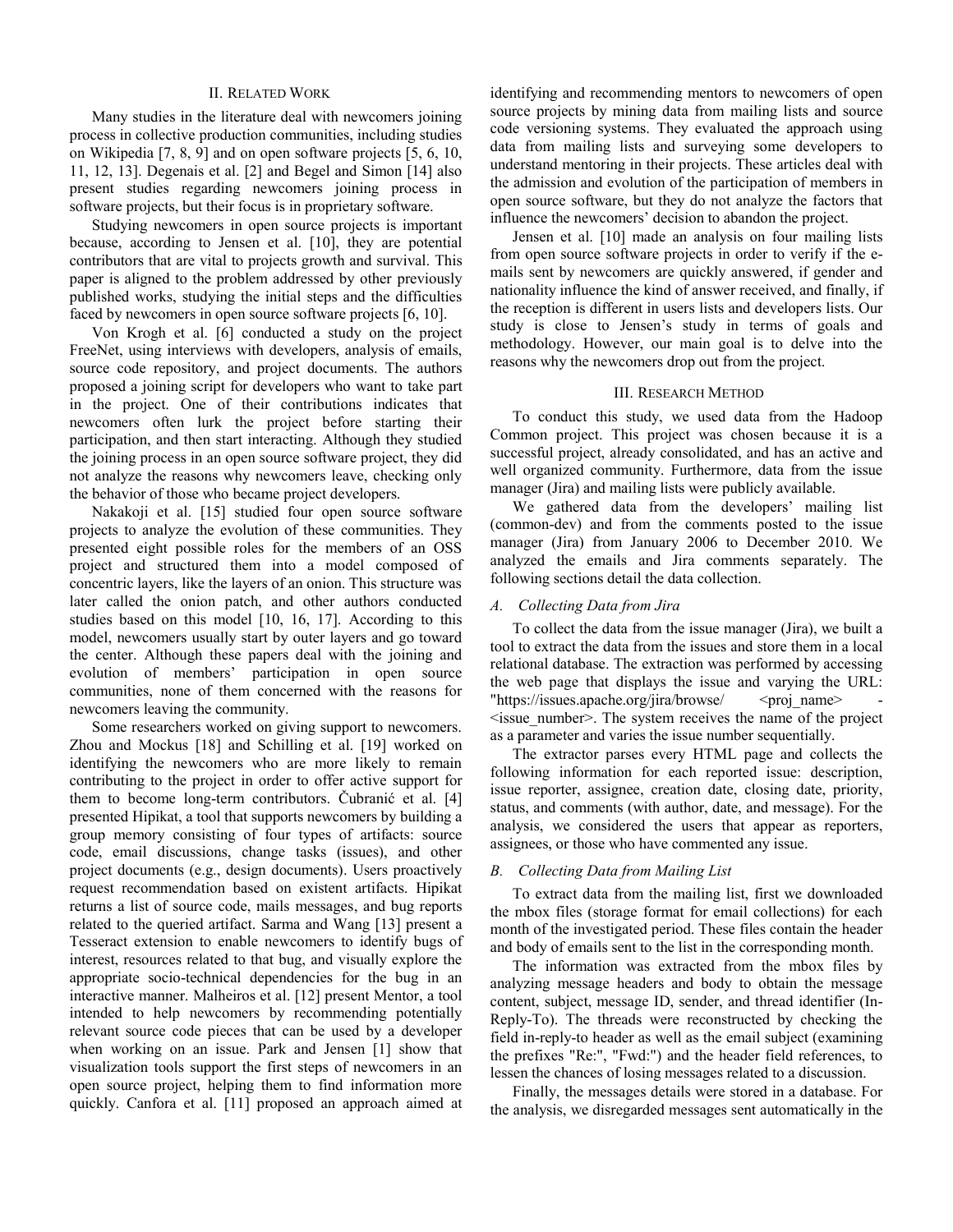creation, review, or change of status of an issue in Jira. Such messages were identified by checking if it was sent by jira@apache.org or if it started with the identifier "[jira]."

## *C. Data Analysis*

We collected 60 months of mailing list discussions, containing 7,891 threads with 37,095 responses, resulting in 45,076 posts. We also collected 60 months of issues created in Jira, resulting in 6,793 issues with 53,664 comments.

As described in Figure 1, the analysis period was divided into 4 intervals. Initially, we carried out a query in interval 1 to identify the people who contributed to the project during the first 3 years. In our analysis, these users are considered members that already contribute to the project.



In the second interval, we identified persons who started their contributions during this period, not appearing in interval 1. These persons were considered newcomers in the context of this study.

In the third interval, we verified which newcomers remained within 6 months and those that did not return. Newcomers who have not appeared in interval 3 were considered dropouts.

Finally, in interval 4, we identified users who kept contributing. Users who appeared in intervals 2, 3, and 4 were considered newcomers who were retained by the project.

We conducted a manual analysis of the messages sent by the dropouts and the answers received in order to classify them according to the absence of response, the authors of the answers, and the type of answers sent to the newcomers. The model used to classify the messages was defined by adapting the method used by Qu et al. [20]. Figure 2 illustrates the method used to create the classification.



Figure 2. Method applied to define the message classification model

According to the method, two researchers create jointly a draft of the model, after a brainstorming session. After that, they individually review the draft suggestions of both revisions are discussed, resulting in an initial model. Then, the two researchers categorize independently a random sample of messages, according to the initial model. The two researchers discuss the inconsistencies until they came to a consensus regarding the classification and the criteria. A new model based

on the resulting criteria is then defined and applied to the full set.

The following subsections describe some details for each method defined.

*1) Check if newcomers receive answers:* Once newcomers were identified, we checked whether they received answers or not, and the time elapsed until receiving the first answer. For the issue manager, it was necessary to check if the newcomer was the reporter or just joined the discussion by posting comments. If the newcomer was a reporter, the comments made by other users in the task were considered answers*.*

In the mailing list, we queried the messages sent by newcomers that were starting threads, and classified them as questions. If they were part of a discussion in progress, we classified the message as an answer. For messages classified as questions, we checked for answers in the same thread.

2) *Who answer newcomers' questions:* For messages that received answers, we analyzed the email address and username of the members who answered to the messages. Then, we classified the addresses and usernames according to the interval that the member started in the project and to the amount of previously sent messages, dividing them into three categories:

- Core members: appeared in interval 1 and were among the 10% more participative members;
- Newcomers: have not appeared in interval 1 and appeared in interval 2;
- Other members: appeared in interval 1 and were not among the 10% most participative members.

This classification was defined to check if the previous 'experience' of the member who answered the question influences the retention of a newcomer

3) *Type of answer received by the newcomers:* We classified the answers received by newcomers according to the types of answers defined by the method shown in Figure 2. Therefore, each message was classified into the following types:

- In Topic / Help: when the answer addresses the problem raised;
- Indifferent: when the message is not informative, show no receptive tone and usually indicates an external link to answer the question;
- Not Useful / Off Topic: when the answer is off topic and does not contribute to address the problem;
- Not Useful / Another question: when the answer is a new problem, creating a different discussion;
- Other: when it was not possible to classify as one of the previous types, for example, product announcements or not understandable messages.

4) *Questionnaire sent to the dropouts:* After analyzing the data, we conducted a survey via email with dropout newcomers, to complement the understanding of the reasons that led them to first interact and then abandon the project. To do it, we sent a questionnaire to the dropouts. The questions submitted and the results can be verified in Section IV.D.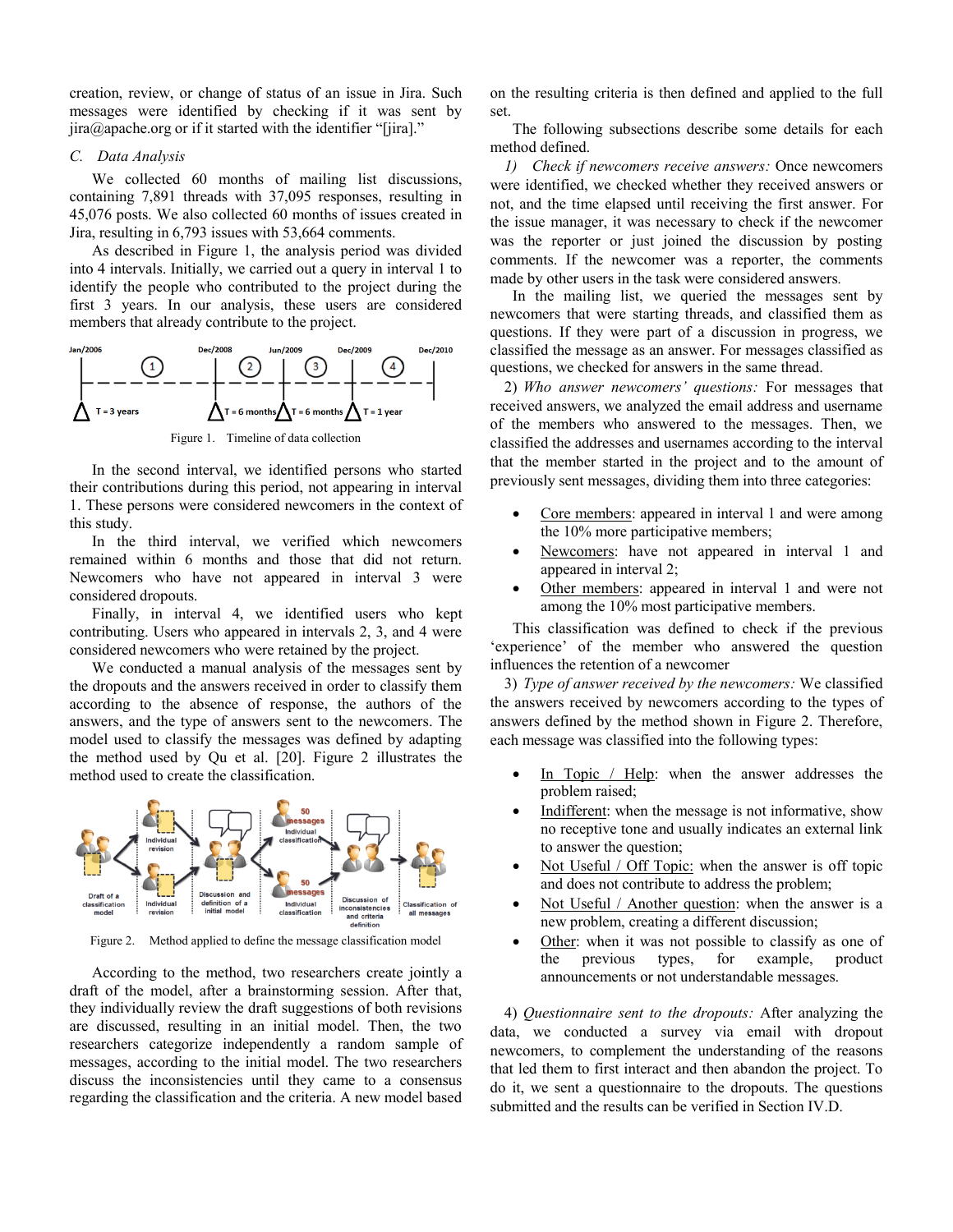#### IV. RESULTS

In this section, we present and discuss the results. First, we present a general analysis on the information obtained, and then we present a discussion for each specific goal.

Table I presents the results of the analysis made on developers' mailing list data. For each interval, we present the number of users found, the percentage of users in each interval, and the percentage of newcomers who remained in the project in the next period and, subsequently, those who continued contributing during interval 4. In the second interval, 67 newcomers joined the community and 20 of them (29.85%) remained in the next interval. After one year, only 12 (17.91%) were still active.

TABLE I. USERS THAT SENT EMAIL TO THE MAILING LIST

|                                      | # users |          | % of existing % of newcomers |
|--------------------------------------|---------|----------|------------------------------|
| <b>Existing members (interval 1)</b> | 677     |          |                              |
| <b>Newcomers (interval 2)</b>        | 67      | $9.90\%$ |                              |
| <b>Remaining (interval 3)</b>        | 20      | 2.95%    | 29.85%                       |
| <b>Retention (interval 4)</b>        | 12      | $1.77\%$ | 1791%                        |

A similar analysis was performed on the data obtained from Jira. Table II presents the results. We considered those users who reported or commented some task. One can verify that the number of newcomers is greater when compared to the mailing list.

TABLE II. USERS THAT REPORTED OR COMMENTED AN ISSUE IN THE ISSUE MANAGER

|                                      | # users |        | % of existing % of newcomers |
|--------------------------------------|---------|--------|------------------------------|
| <b>Existing members (interval 1)</b> | 483     |        |                              |
| <b>Newcomers (interval 2)</b>        | 127     | 26.29% |                              |
| <b>Remaining (interval 3)</b>        | 30      | 6.21%  | $23.62\%$                    |
| <b>Retention (interval 4)</b>        | 17      | 3.52%  | 13 39%                       |

Table III presents an overview of the evolution of the participation of newcomers in mailing list. The table shows the number of newcomers who kept contributing to the project and the amount of messages sent by these newcomers in each interval. The first observation we can make is that, although there was a great newcomers' dropout rate in interval 2, the amount of messages sent by members who remained in the project increased in interval 3.

TABLE III. EVOLUTION OF NEWCOMERS' PARTICIPATION IN MAILING LIST

|                                            | Interval 2  |                  |                        | Interval 3  |                | Interval 4             |             |                  |                        |
|--------------------------------------------|-------------|------------------|------------------------|-------------|----------------|------------------------|-------------|------------------|------------------------|
|                                            | <b>Msgs</b> | $New-$<br>comers | Msgs/<br>New-<br>comer | <b>Msgs</b> | New-<br>comers | Msgs/<br>new-<br>comer | <b>Msgs</b> | $New-$<br>comers | Msgs/<br>new-<br>comer |
| <b>Questions</b>                           | 68          | 47               | 1.45                   | 18          | 9              | 2.00                   | 6           | 5                | 1.20                   |
| <b>Answers to</b><br>others'<br>discussion | 56          | 24               | 2.33                   | 160         | 15             | 10.67                  | 55          | 12               | 4.58                   |
| <b>Replies to</b><br>own thread            | 56          | 20               | 2.80                   | 17          | 6              | 2.83                   | 12          | $\overline{4}$   | 3.00                   |
| <b>TOTAL</b>                               | 180         | 67               | 2.69                   | 195         | 20             | 9.75                   | 73          | 12               | 6.08                   |

We also observed that the second interval has a greater number of questions than intervals 3 and 4, both in absolute terms and when compared with the amount of newcomers. The reason is that the first interactions with the list are made to clarify doubts, set environment or request help to take the initial steps in the project.

Regarding the answers to the discussions initiated by other members, in interval 2, only 56 messages were sent in 32 different discussions by 24 newcomers. Few newcomers (9) participated in more than one thread and only eight newcomers wrote more than one answer in discussions of other members. In the third interval, 15 newcomers answered to 160 messages sent by third parties in 94 discussions. This shows that, after an initial period in the list, newcomers who have continued in the project began to contribute more in discussions initiated by others, and assist in troubleshooting. In interval 4, he responses sent by the newcomers who remained decreased.

The decrease of messages sent by newcomers who continued (interval 4) can be observed in all table rows. No reason for such reduction was found during manual analysis. However, there may be a relation with the members' evolution process within the project, so they start contributing in other ways, such as answering questions or fixing bugs. One thing to observe is that, although newcomers who continued sent only 55 messages answering to others, all 12 newcomers appeared in these answers.

TABLE IV. EVOLUTION OF NEWCOMERS' PARTICIPATION IN JIRA

|                                      | Interval 2  |                |                        | Interval 3  |                | Interval 4             |             |                |                        |
|--------------------------------------|-------------|----------------|------------------------|-------------|----------------|------------------------|-------------|----------------|------------------------|
|                                      | <b>Msgs</b> | New-<br>comers | Msgs/<br>New-<br>comer | <b>Msgs</b> | New-<br>comers | Msgs/<br>New-<br>comer | <b>Msgs</b> | New-<br>comers | Msgs/<br>New-<br>comer |
| <b>Issues</b><br>reported            | 154         | 78             | 1.97                   | 61          | 15             | 4.07                   | 76          | 10             | 7.60                   |
| <b>Comments to</b><br>others' issues | 420         | 107            | 3.93                   | 308         | 17             | 18.12                  | 356         | 14             | 2543                   |
| <b>Comments to</b><br>own issues     | 421         | 55             | 7.65                   | 260         | 18             | 14 44                  | 331         | 11             | 30.09                  |
| <b>TOTAL</b>                         | 995         | 127            | 7.83                   | 629         | 30             | 20.97                  | 763         | 17             | 44.88                  |

We also analyzed the evolution of the newcomers found in Jira. The results are shown in Table IV. Differently from what occurred in the mailing list, we can see that the average number of posts per newcomer (msgs / newcomer) increased in every interval analyzed. This increase is observed in the number of issues reported and comments sent in discussions. This growth is due to the visibility and confidence that users increasingly acquire when contributing.

The initial analysis showed a small proportion of newcomers who remained in both environments. To further investigate the possible reasons for dropping out, the following Sections present discussions related to the specific objectives of this study.

## *A. Are the newcomers answered?*

In Table V we present the data regarding the answers received by newcomers in the mailing list and their decision to give up or remain in the project. The observation shows that 47 newcomers sent messages during interval 2. These newcomers sent 68 questions to the mailing list. We found that 34 newcomers (72.34%) were answered by other members in 40 different threads. Among those who were answered, the average time to receive the answer was 1.32 days, and 19 of them were answered on the same day.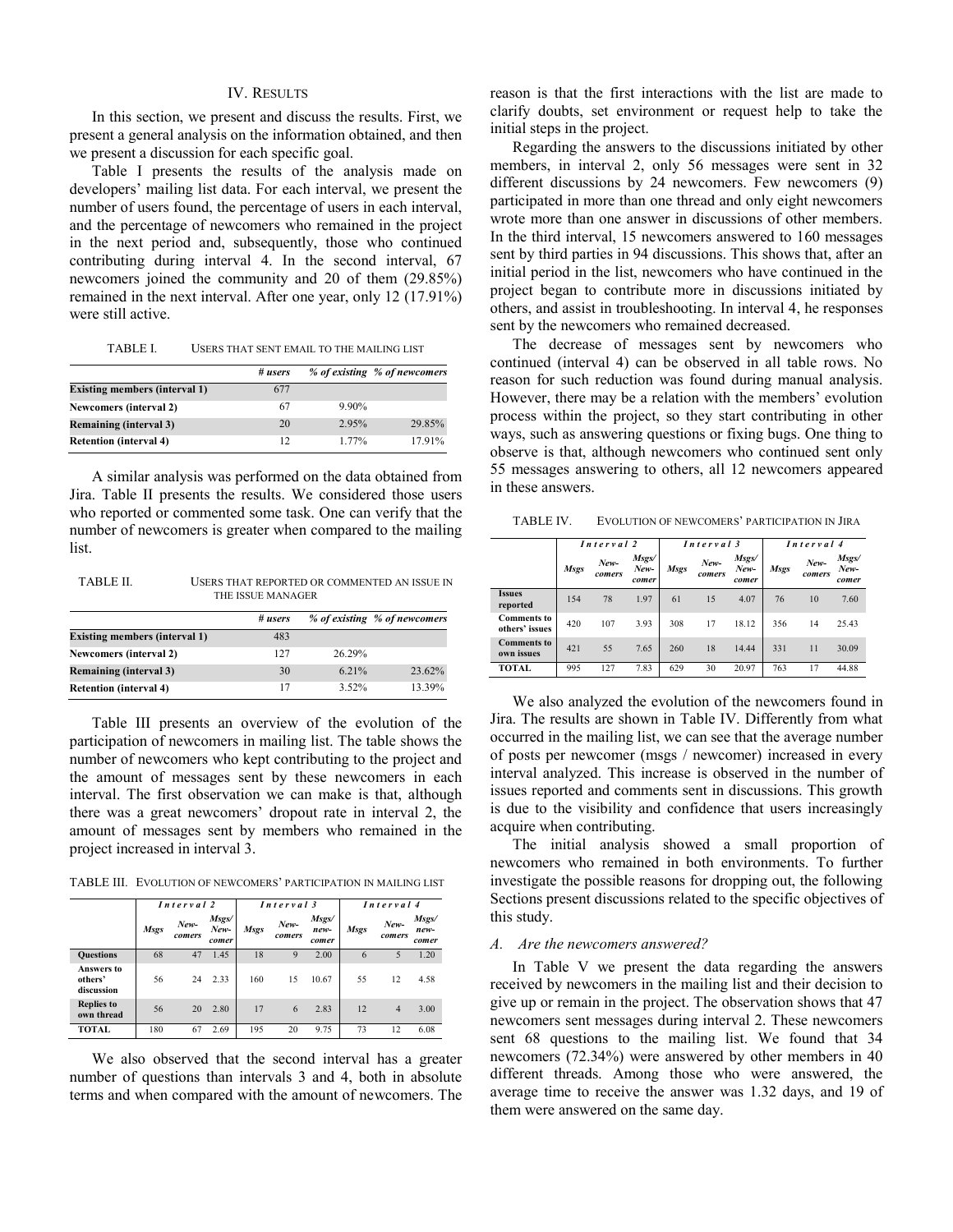TABLE V. ANSWERS VERSUS DROPOUT IN INTERVALS 2, 3 AND 4 CONSIDERING MAILING LIST PARTICIPATION

|                        | # people | <b>Dropout</b> | Remained in intervals 3 and 4 |
|------------------------|----------|----------------|-------------------------------|
| <b>No answers</b>      |          |                |                               |
| <b>Received answer</b> | 34       |                |                               |

Among the other 13 newcomers who have not received any answers to their questions, eleven gave up (84.62%) and the other two (15.38%) continued contributing to the project. Among those who have had some question answered, 30 gave up  $(88.24\%)$  and four continued  $(11.76\%)$  in the project. Therefore, there is no evidence that the lack of answer influences on the dropout decision.

The manual analysis of the messages enabled us to verify that some messages are not answered because the questions were off topic. For example, we found some questions regarding Hadoop installation and configuration in the developers list, when they should be sent to the users list.

We have also noted that most of the questions are promptly answered, and the authors thank for the answer. Even after getting correct and useful answers, some newcomers left the community after receiving the answer. In this case, it is clear that the people who sent the e-mails did not intend to contribute to the project, but to solve a problem that they were facing momentarily.

Table VI presents the data related to the receipt of comments on issues reported by newcomers in Jira and the newcomers' decision to remain or to abandon the project. We found that 78 newcomers reported tasks during interval 2, among them, 71 (91%) received comments. Only seven newcomers had not received any comments in eight issues posted. By analyzing these issues manually, we note that six of them were redirected to the MapReduce project, whose activity level is lower than the project Hadoop Common. So, we considered that only two issues had not received feedback.

We can see that the receptivity in Jira is very good. Even issues reporting something that is out of the scope of that tool or reporting problems already reported previously, were commented, guiding the users.

TABLE VI. REPORTS, COMMENTS AND DROPOUTS IN INTERVALS 2, 3 AND 4 CONSIDERING ISSUE MANAGER PARTICIPATION

|                          | # people | <b>Dropout</b> | Remained in intervals 3 and 4 |
|--------------------------|----------|----------------|-------------------------------|
| <b>Not commented</b>     |          |                |                               |
| <b>Received comments</b> |          |                |                               |

Thus, we can say that Jira is an environment in which new members are well received, and that receiving comments on this tool does not influence the retention of newcomers on Hadoop Common Project.

#### *B. Who answered the newcomers?*

Figure 3 presents a Venn diagram showing the relation between the questions asked by newcomers and the members who answered in the context of the developers' mailing list during interval 2. In the figure, each set represents the type of author who answered questions triggered by newcomers. The respondents were categorized according to the types presented in Section III.C.3. The values shown within the sets represent the number of threads that a particular type of member participated.

It can be noticed that most part of the questions sent by newcomers are answered by core members. Considering the discussions initiated by dropouts, 21 (63.63%) had the involvement of core members, seven of them were answered only by core members. Eleven discussions (34.38%) initiated by dropouts had no answers sent by core members. While reading the messages sent by email, we found that, in some cases, newcomers answering newcomers bring negative influence, which could result in a dropout. For example, in a discussion in which a newcomer requested assistance in choosing a bug to start his contribution, another newcomer replied. His answer said that only committers could work on bugs. In another case, the newcomer asked about the architecture and what would be the simplest way to start his contribution in the project. Two other newcomers also sent messages in the thread saying they also wanted to contribute to the project.



Figure 3. Analysis of respondents of emails sent by newcomers to the developers mailing list

Observing Figure 3, it is also possible to see that most part of the discussions initiated by newcomers who quit the project received answers from core members. By analyzing the text of emails, it is clear that much of this discussion relates to specific technical questions of a user or configuration of a specific environment, including some messages replicated to the user list. These newcomers sometimes use the mailing list to solve their own problems, without any intention to keep contributing.

Observing the answers received by newcomers who continued contributing, we realize that there is no discussion in which only newcomers sent messages. In addition, newcomers sent answers to only 2 threads. These discussions were manually analyzed, and they present six and nine messages sent by five different persons in each discussion. The newcomers that appeared in these threads continued their contribution to the project during intervals 3 and 4.

The results obtained from the analysis of Jira are depicted in Figure 4. It can be noticed that there is a greater amount of answers to newcomers, both for those who remained, and for those who dropped out. In Jira, 39 reports (45.34%) of dropout newcomers had no comments from core members, while for those who continued there were 11 (28.20%) comments from core members.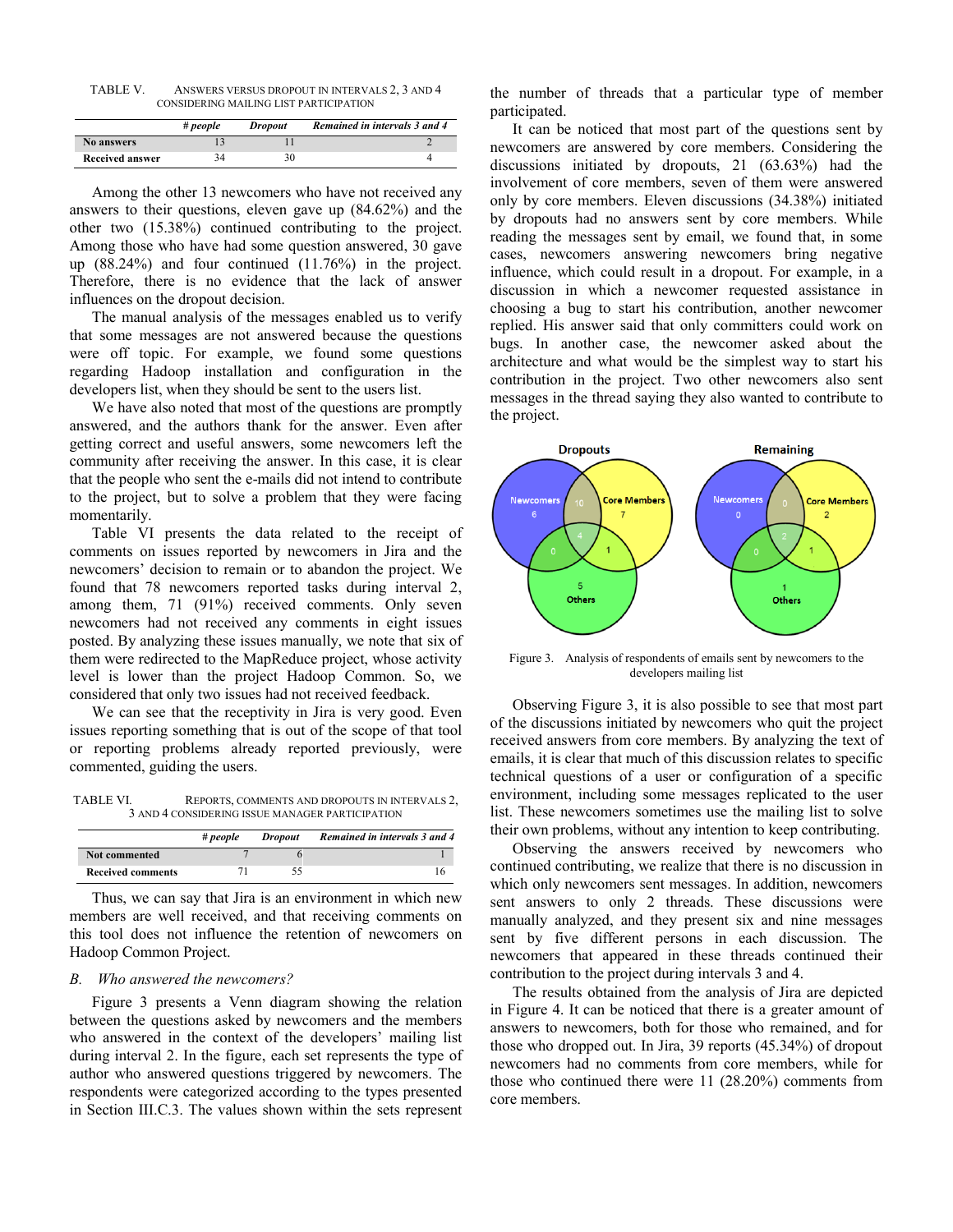

Figure 4. Analysis of the authors of the comments to issues reported by newcomers in Jira

In general, we noticed a greater contribution of core members, and more answers from newcomers in Jira than we found in the mailing list. This occurs because the issue management tool stimulates more contextualized and focused discussions, which will have an effective result in the project. We also noticed that, during the discussions, newcomers receive some guidance from the core members when they submit some contribution (bug report, enhancement or patch).

# *C. What kind of answer the newcomers receive?*

While reading the threads started by newcomers, the answers to each of them were classified in order to verify their impact in the withdrawal. Table VII presents the results of the classification according to the model defined according to the method presented in Section III.C.2. It is possible to see that the answers "Not Helpful" or "Indifferent" were received only by dropouts. There are nine answers classified into one of these types. This may be an indication that the type of answer can influence the decision to leave the project. Section IV.E presents some other evidences on this.

The data presented in Table VII show that, even when receiving helpful answers, some newcomers left the project. The manual inspection identified that the messages sent by newcomers were asking questions not related to "how to contribute" or technical questions related to a contribution. The messages were concerning specific user needs, for example, the integration of a proprietary technology to Hadoop, asking for a library in a release, reporting results of a test using computer grids, incompatibility with a Java virtual machine and setup questions and. Thus, it is clear that some users had specific intention of clarifying their individual doubts, and were not necessarily interested in contributing.

TABLE VII. TYPE OF ANSWERS RECEIVED BY THE NEWCOMERS

| <b>Answer Type</b>                   | Left the project | <b>Remained</b> |
|--------------------------------------|------------------|-----------------|
| In topic / Help                      | 20               |                 |
| <b>Not Useful / Another Question</b> |                  |                 |
| Not Useful / Off topic               |                  | $\left($        |
| <b>Indifferent</b>                   |                  | O               |
| <b>Ither</b>                         |                  |                 |

The manual analysis conducted over Jira issues and comments showed that the comments posted were on topic, contextualized and provided useful information. Because it is a controlled environment, there are no patterns or discrepancies to discuss. Some exceptions appear when, for example, an issue was reporting a setup or installation problem. In these cases, users answered by redirecting the beginner to correct forum,

# *D. Survey conducted with the dropouts*

In this section, we present details of the questionnaire sent via email to the newcomers who quit the project. After analyzing the data extracted from the mailing list, we sent a short questionnaire to 55 newcomers who left the project, with the following questions:

| 1. Do you remember sending an email to hadoop-common-dev      |
|---------------------------------------------------------------|
| mailing list? [Y/N]                                           |
| 2. At that time, were you interested to keep contributing to  |
| Hadoop project?[Y/N]                                          |
| 2a. In case you answered YES to question 2, why did you       |
| give up?                                                      |
| 2b. In case you answered NO to question 2, what was the       |
| goal of the messages sent to developers list?                 |
| 3. Have you contributed to the project after June 2009? [Y/N] |
| Have you contributed to other Open Source project             |
| <b>BEFORE 2009? [Y/N]</b>                                     |

From 55 e-mails sent, 10 deliveries failed and 13 were answered. The answers received are summarized in Table VIII. Other 31 persons did not respond to e-mail and one user responded to the email with no answers to the questionnaire. He just said he was still in the project and had become committer recently, but had changed his email address.

|     |  | $Q$ <i>ncsuon</i> 1 $Q$ <i>ncsuon</i> 2 $Q$ <i>ncsuon</i> 5 | $2$ <i>m</i> comon <i>T</i> |
|-----|--|-------------------------------------------------------------|-----------------------------|
| Yes |  |                                                             |                             |
| No  |  |                                                             |                             |
|     |  |                                                             |                             |

We can notice that the 13 respondents recalled having sent the email to the list and said their intention was to keep contributing to the project (11 answered "yes" to question 2). This question was specialized in two others, according to the option chosen, to understand the reasons why they left. The answers were analyzed and the result is shown in Table IX.

TABLE IX. TYPE OF ANSWERS TO THE QUESTIONS SENT TO THE DROPOUTS OF PROJECT HADOOP COMMON

|                                                  | <b>Answer to Question 2</b> |          |  |
|--------------------------------------------------|-----------------------------|----------|--|
| <b>Type of answer</b>                            | <b>Yes</b>                  | No       |  |
| i. The user just wanted to clarify some doubt    | $\Omega$                    | 7        |  |
| ii. Question not answered or answer did not help | $\overline{c}$              | $\Omega$ |  |
| iii. Lack of help to choose a task               | $\mathbf{3}$                | $\Omega$ |  |
| iv. Not accepted by the Project                  |                             | $\Omega$ |  |
| v. Changed focus or company                      | 4                           | $\Omega$ |  |
| vi. Resumed the contributions later              |                             | 0        |  |

The answers classified as types *ii, iii* and *iv* show that a possible reason for quitting the project was the receptiveness. From the 13 respondents who intended to contribute to the project, six sent answers related to reception. We highlight two answers that clearly show the dissatisfaction of dropouts: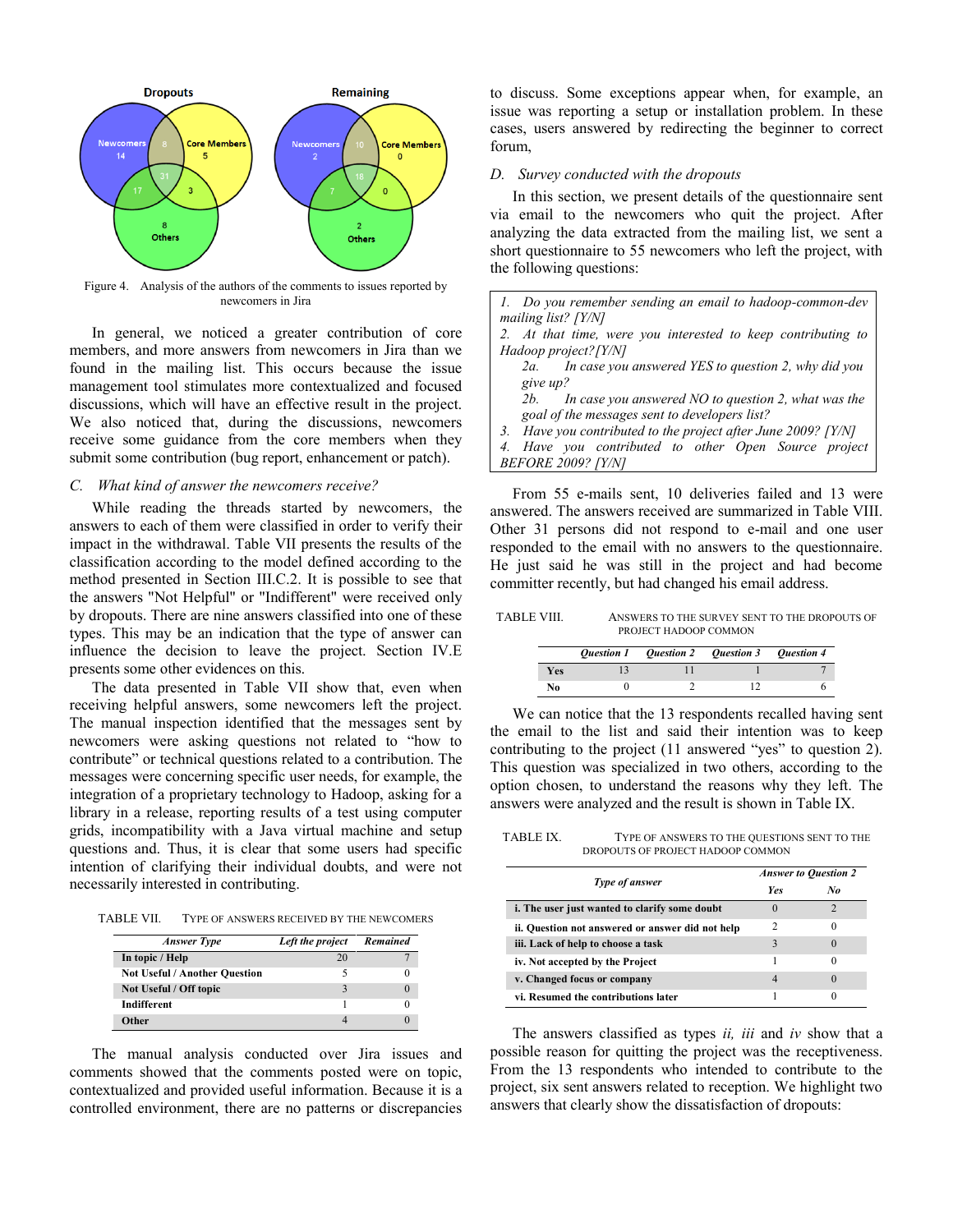"*My issue was how to start contributing. Hadoop looked so vast, even If I wanted to start fix some defect I don't know where to start from. If I could have got some hand holding that might have helped* ...," said one of them;

"*I got no answer for my question*," complained the other.

From the people who were keen to contribute we also found a case of a user that resumed his contributions to the project. He said that since 2011 he is back to the project answering questions and discussing them in the mailing list.

## V. THREATS TO VALIDITY

This section discusses the threats to validity that may have influenced the study. The next three subsections present threats to internal, external and construct validity. The risks related to internal validity are concerned with factors that may affect the dependent variables without the researcher's knowledge [21]. The risks to external validity are related to the ability to generalize the results of the experiments to a wider population [21]. The risks to construct validity concern the relation between the concepts and theories behind the experiment and what is measured and affected [21].

## *A. Internal Validity*

Despite the relatively large collection period, we identified just a few newcomers who remained in the project. This small number of newcomers and messages sent by them can influence the outcome due to the low data density.

Other factors could have been considered as reasons why newcomers leave. To reduce this threat, a survey was conducted with the dropouts. However, the low response rate did not allow a more complete evaluation.

## *B. External Validity*

The validity of this study is limited to the project Hadoop Common. The conclusions and discussions presented are specific to the project. For more generic results, it is necessary to analyze a representative sample of projects and different analysis periods.

## *C. Construct Validity*

The measures used in this paper may not be the best way to show the results, and can have different interpretations. We did not find other studies providing other means that enabled different ways to measure or to compare/confirm our results.

The manual classification of newcomers' questions and answers is subject to errors, as they were performed by humans. We cannot guarantee that the classification has covered all questions and answers types. To reduce this threat questions and answers were analyzed independently by two researchers who discussed until a consensus on the classification.

The timeframes chosen may have affected the observations. Changing intervals size or their start and end date may produce different result. Users who made punctual contributions at different intervals and may have been misclassified as newcomers, may have caused some bias in the analysis.

Some questions asked by newcomers may have not being classified as "questions" in the mailing list. This can occur because we classified only the first message in a thread as a question. However, there may be cases in which a question appears as a reply to an existing discussion.

Users can have two or more usernames in issue manager or join the list of developers with two different email addresses. There may also be cases where the same user is registered in the issue manager and the list of developers with different emails. To reduce this threat, the email collector uses some heuristics to combine different addresses used by a single user. A manual analysis was conducted to combine emails used in the mailing list and Jira usernames.

#### VI. CONCLUSION

This paper presented an analysis of newcomers' dropout in open source software projects, observing the Hadoop Common project. We could point out some possible reasons for leaving the project, based on first interactions in the project's mailing list and issue manager.

The results showed that the newcomers' retention rate is small – 18% in the mailing list and 13% in the issue manager. By reading the discussions initiated by dropouts, we realized that part of the newcomers had no intention to join the project. Many of them sent only one message to the mailing list to clarify a specific doubt, received correct answers, sometimes they expressed thanks and did not return. To deeper analyze the reasons why newcomers leave the project we contacted the dropouts and sent to them a questionnaire.

We classified the 13 answers received by the newcomers and could perceive that negative messages or message directing to external links may influence dropouts. Six of the 13 responses (46.15%) revealed newcomers unhappy with the answers received, because they could not find the support needed to start.

Among the factors that influence the decision to abandon, we found evidence that receiving inadequate answers and the experience of the respondent affect the decision of newcomers. In contrast, we concluded that the lack of answer does not have much influence.

After reading the mailing list discussions, we can conclude that newcomers that are interested in contributing to the project but have questions answered by other newcomers, are more likely to quit. We noticed that some newcomers answer questions with wrong information or merely replicate the intention to join the project. However, for a more realistic analysis it would be necessary to interview each member who left the project in order to understand their reasons.

Regarding the newcomers who remained in the project, a deeper analysis on their activities showed that they tend to contribute more and diversify their actions. Thirteen of the 24 newcomers who remained (54.17%) were active until May 2012 in Jira and three of them have become committers. Their participation in mailing lists (even for newcomers who initiated the participation by this means) decreased over time.

This work was the first step to understand how developers collaborate on open source projects, and how the newcomers